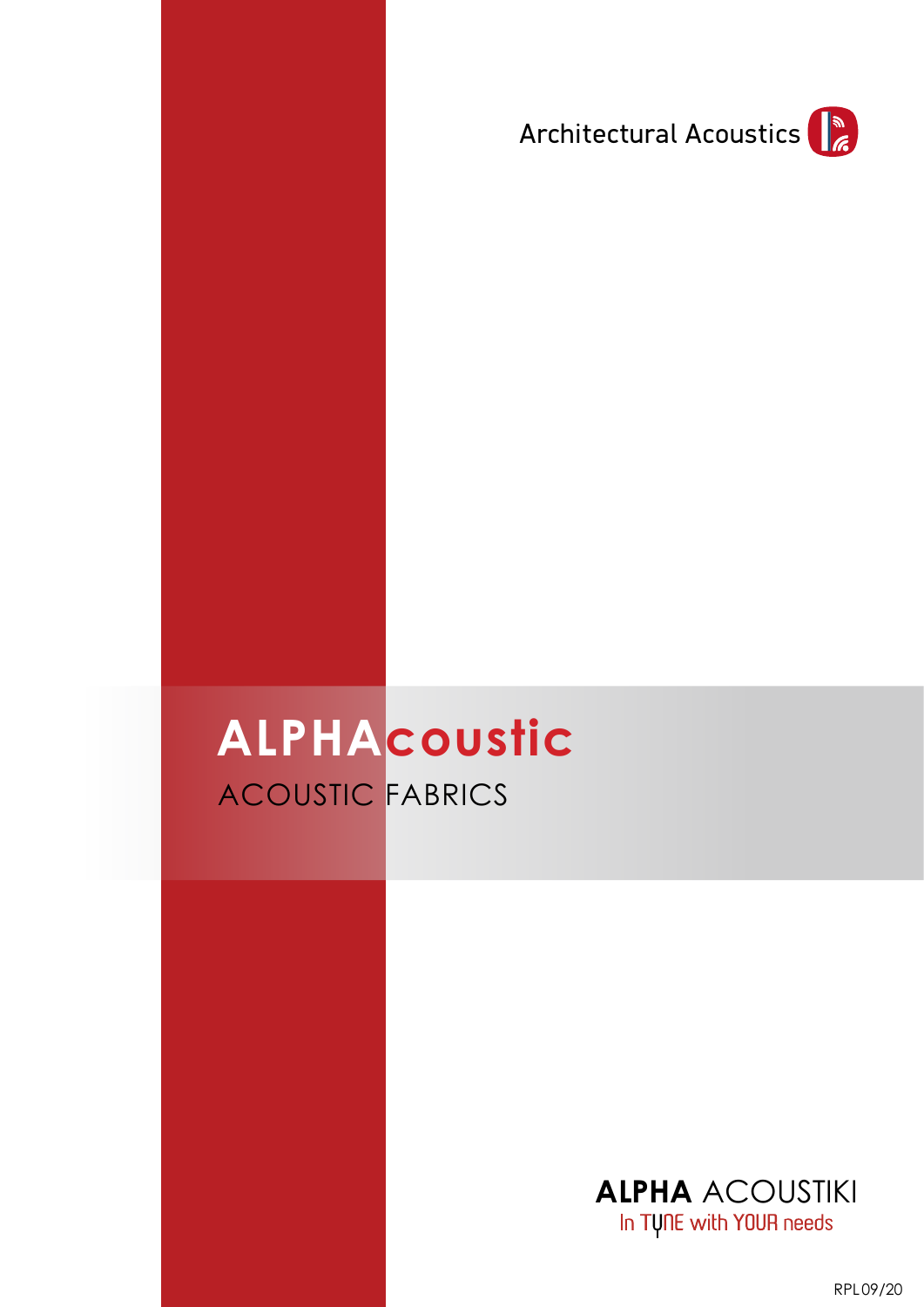### **1.ALPHAcoustic - CL.AirMesh**



# **2.ALPHAcoustic - CL.CR**

3



## **3.ALPHAcoustic - CL.Son**





#### **4.ALPHAcoustic - CL.WF** RECYCLED WOOL FABRIC



7

#### PRINTABLE ACOUSTIC FABRIC **5.ALPHAcoustic - CL.Art**

6

 $\equiv$ 

4

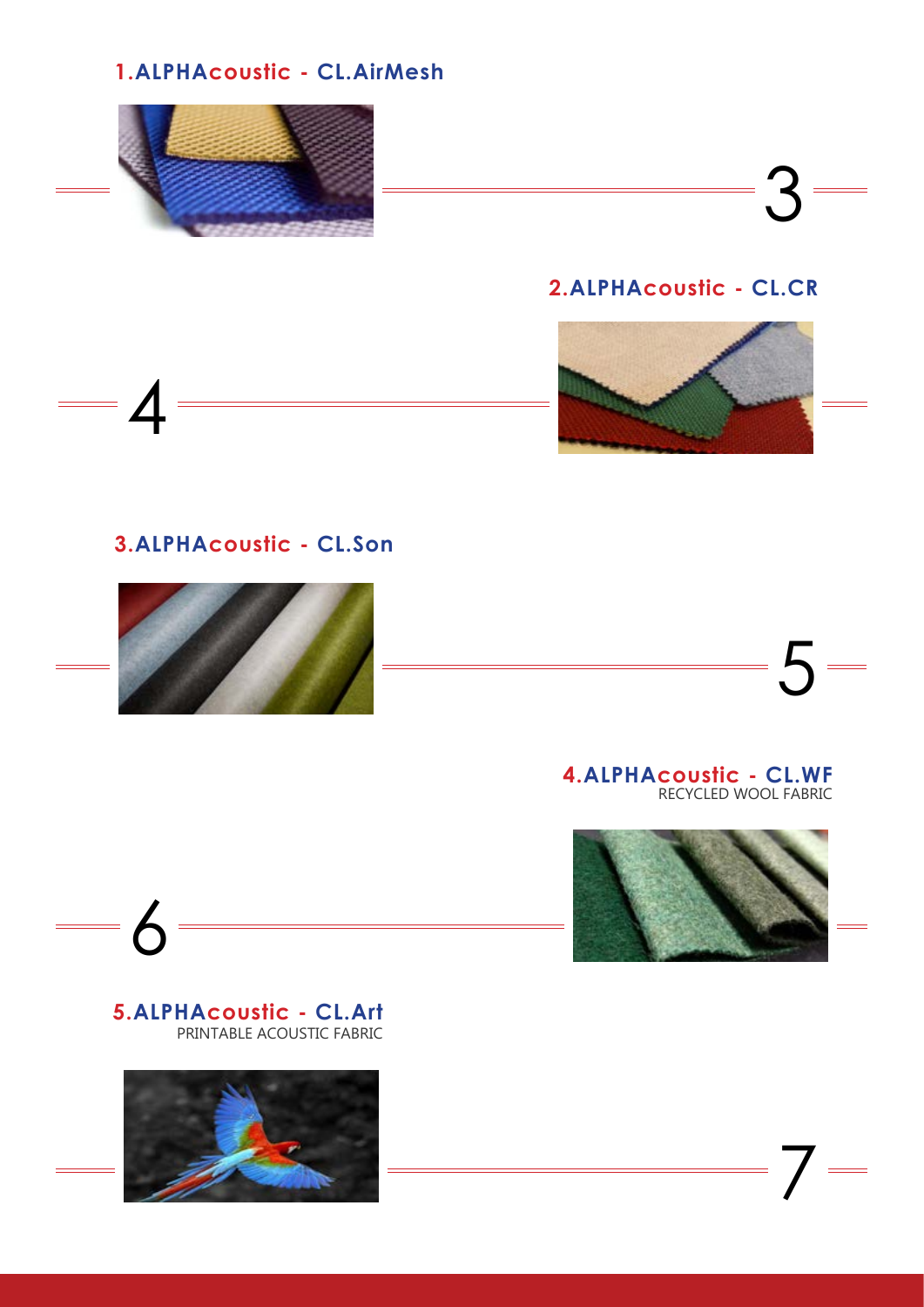# **ALPHAcoustic - CL.AirMesh**

**ALPHAcoustic** *CL* Type: *AiR MESH* is a sound transparent textile that is used to cover acoustic sound absorbing panels. This fabric can cover the sound absorbing material achieved a uniform aesthetic intervention without affecting the acoustic properties of the material it covers.

It has a honeycomb-three dimensional appearance, making it not only visually striking, but providing in-built cushioning for comfort and breath-ability. With a smooth, plain back and cellular face, it has useful depth between the layers which creates shadow, 3D and texture appearance.

#### **FEATURES**

- Due to the unique design, this fabric has high endurance in mechanical stresses.
- Offers high flexibility that is required for easy upholstering.
- Can be cut easily with scissors in various shapes.
- Consists of specially crafted knitted mesh fabric sound transparent from double layer polyester.

#### **Resistance to fire:**

Can be provided with special treatment, which makes it self-extinguishing.

**Packing** in rolls of 50 m



#### Colour Matching

Batch to batch variations in shade may occur with commercial tolerances.

#### Maintenance

Vacuum regularly. Wipe clean with a damp cloth or shampoo using proprietary upholstery shampoo.

#### Note

Photographic fabric scans are not color accurate. Always request actual fabric samples before ordering.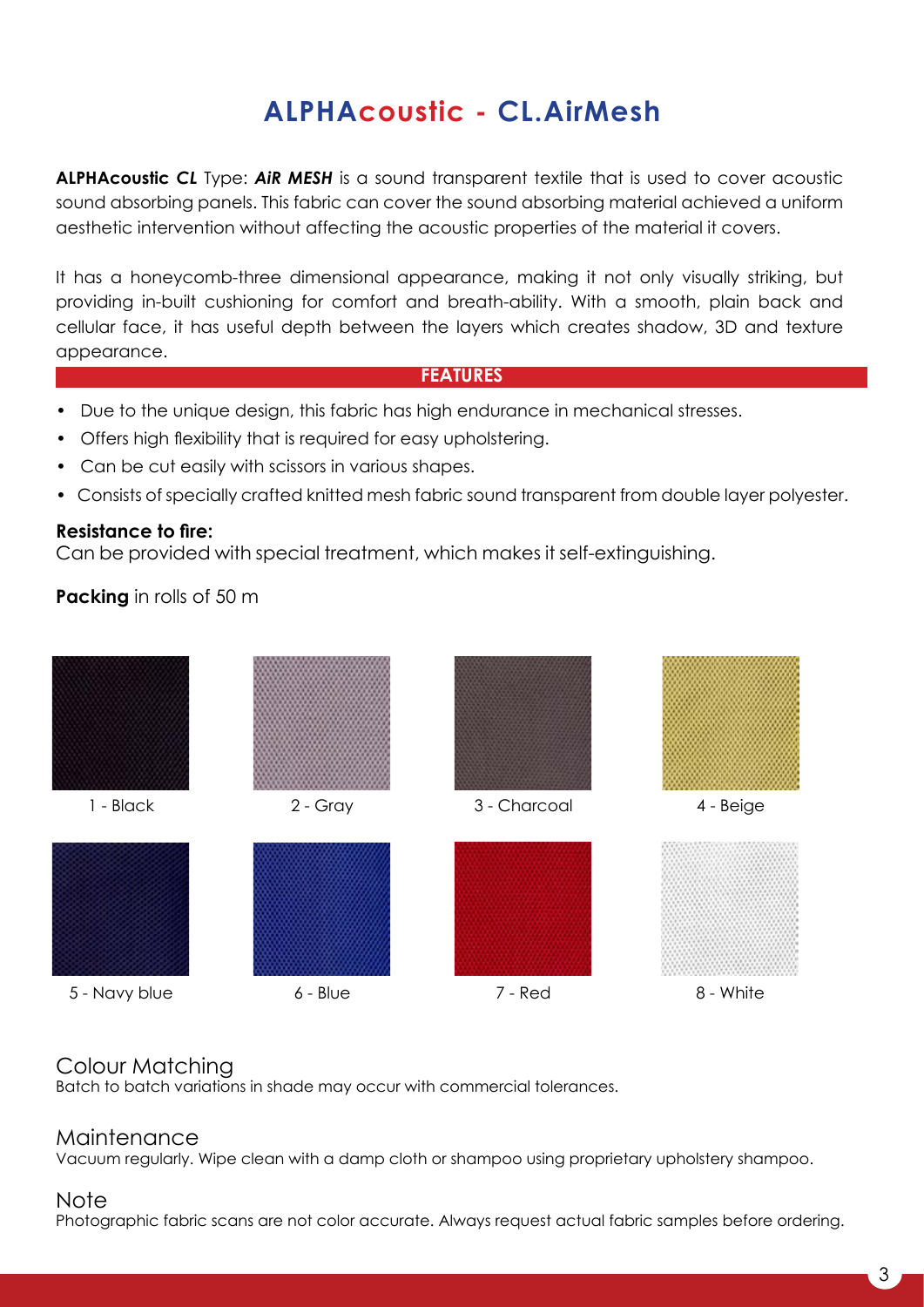# **ALPHAcoustic - CL.CR**

The special sound transparent fabric ALPHAcoustic CL.CR is used for external covering of the acoustic panels. Due to their increased sound transmissibility, the sound absorption capabilities of the internal material are not affected.

|                            |                                                                                                                     | <b>TECHNICAL CHARACTERISTICS</b> |                                                                                                                           |        |
|----------------------------|---------------------------------------------------------------------------------------------------------------------|----------------------------------|---------------------------------------------------------------------------------------------------------------------------|--------|
| Weight                     | 220g/m2 + _ 5% (375g/lin.m. +-5%)                                                                                   |                                  |                                                                                                                           |        |
| Width                      | 170cm + 2% Usable                                                                                                   |                                  |                                                                                                                           |        |
| <b>Abrasion Resistance</b> | Grade A tested in accordance with EN 14465:2003 with a 5 year<br>guarantee of wear-ability (full details available) |                                  |                                                                                                                           |        |
| Flammability               |                                                                                                                     |                                  | BS 476 Part 7 Class 1, BS EN 1021 - 1:2006 (cigarette)<br>Note: Flammability performance is dependent on components used. |        |
|                            |                                                                                                                     |                                  |                                                                                                                           |        |
| C.84                       | C.92                                                                                                                | C.73                             | C.93                                                                                                                      | C.G.04 |
| C.96                       | C.72                                                                                                                | C.33                             | C.90                                                                                                                      | C.16   |
| C.04                       | C.88                                                                                                                | C.48                             | C.05                                                                                                                      | C.75   |
| C.89                       | C.25                                                                                                                | C.54                             | C.80                                                                                                                      | C.11   |
|                            |                                                                                                                     |                                  |                                                                                                                           |        |
| C.38                       | C.76                                                                                                                | C.95                             | C.86                                                                                                                      | C.85   |
| C.15                       | C.87                                                                                                                | C.38                             | C.94                                                                                                                      | C.97   |

### Colour Matching

Batch to batch variations in shade may occur with commercial tolerances.

#### **Maintenance**

Vacuum regularly. Wipe clean with a damp cloth or shampoo using proprietary upholstery shampoo.

#### Note

*Photographic fabric scans are not color accurate. Always request actual fabric samples before ordering.*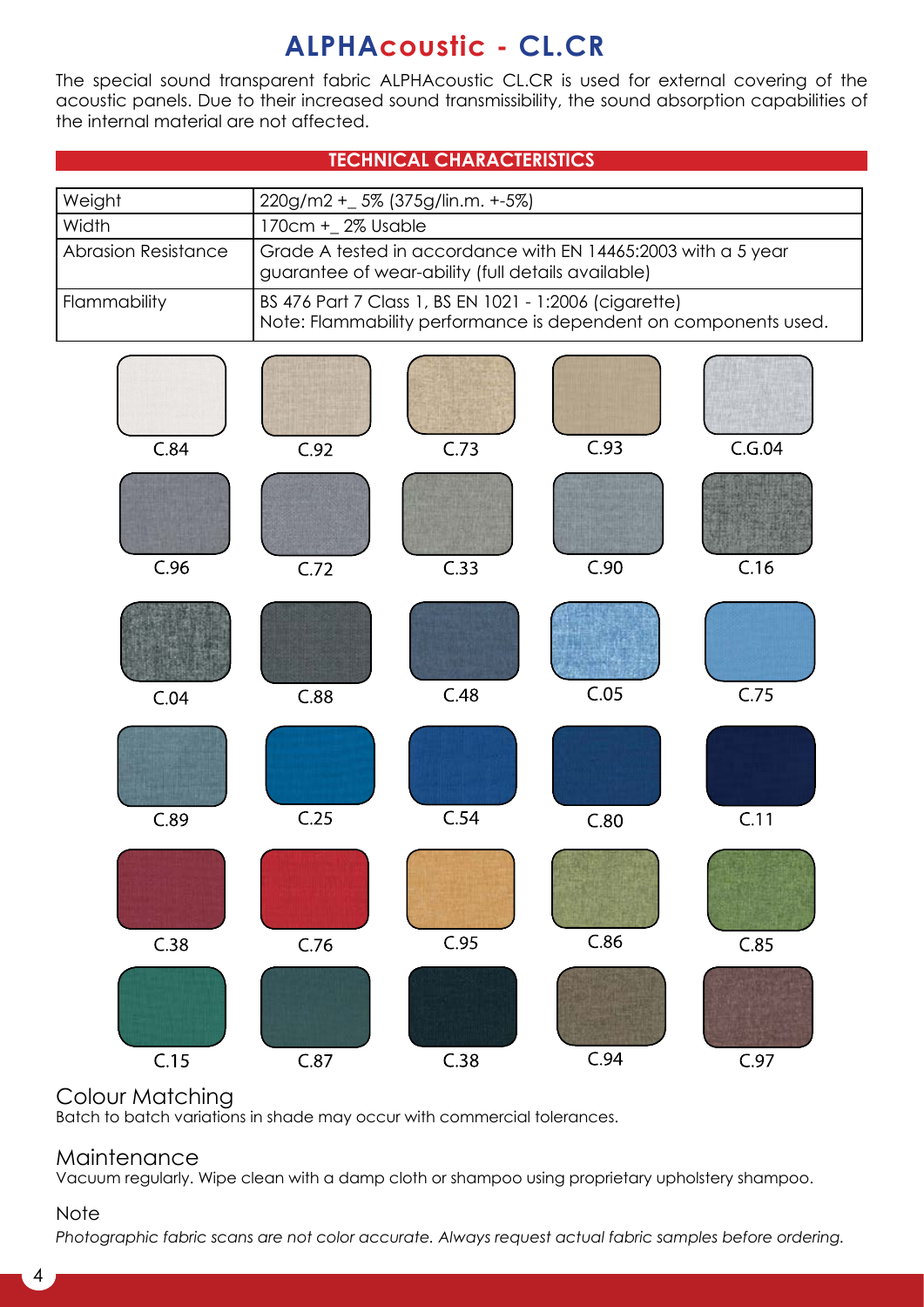# **ALPHAcoustic - CL.Son**

The unique sound transparent fabric with the fibre felted finish ALPHAcoustic CL.Son, is used for external covering of the acoustic panels. Due to their increased sound transmissibility, the sound absorption capabilities of the internal material are not affected.

#### **TECHNICAL CHARACTERISTICS**

| Weight              | $200g/m2 + 5\% (340g/lin.m. +5\%)$                                                                                    |
|---------------------|-----------------------------------------------------------------------------------------------------------------------|
| Width               | 170cm + 2% Usable                                                                                                     |
| Abrasion Resistance | Grade A tested in accordance with EN 14465:2003 with a 5 year guaran-<br>tee of wear-ability (full details available) |
| Flammability        | BS 476 Part 7 Class 1, BS EN 1021 - 1 (cigarette)<br>Note: Flammability performance is dependent on components used.  |



HU.08 HU.10

HR.06

### Colour Matching

Batch to batch variations in shade may occur with commercial tolerances.

#### **Maintenance**

Vacuum regularly. Wipe clean with a damp cloth or shampoo using proprietary upholstery shampoo.

5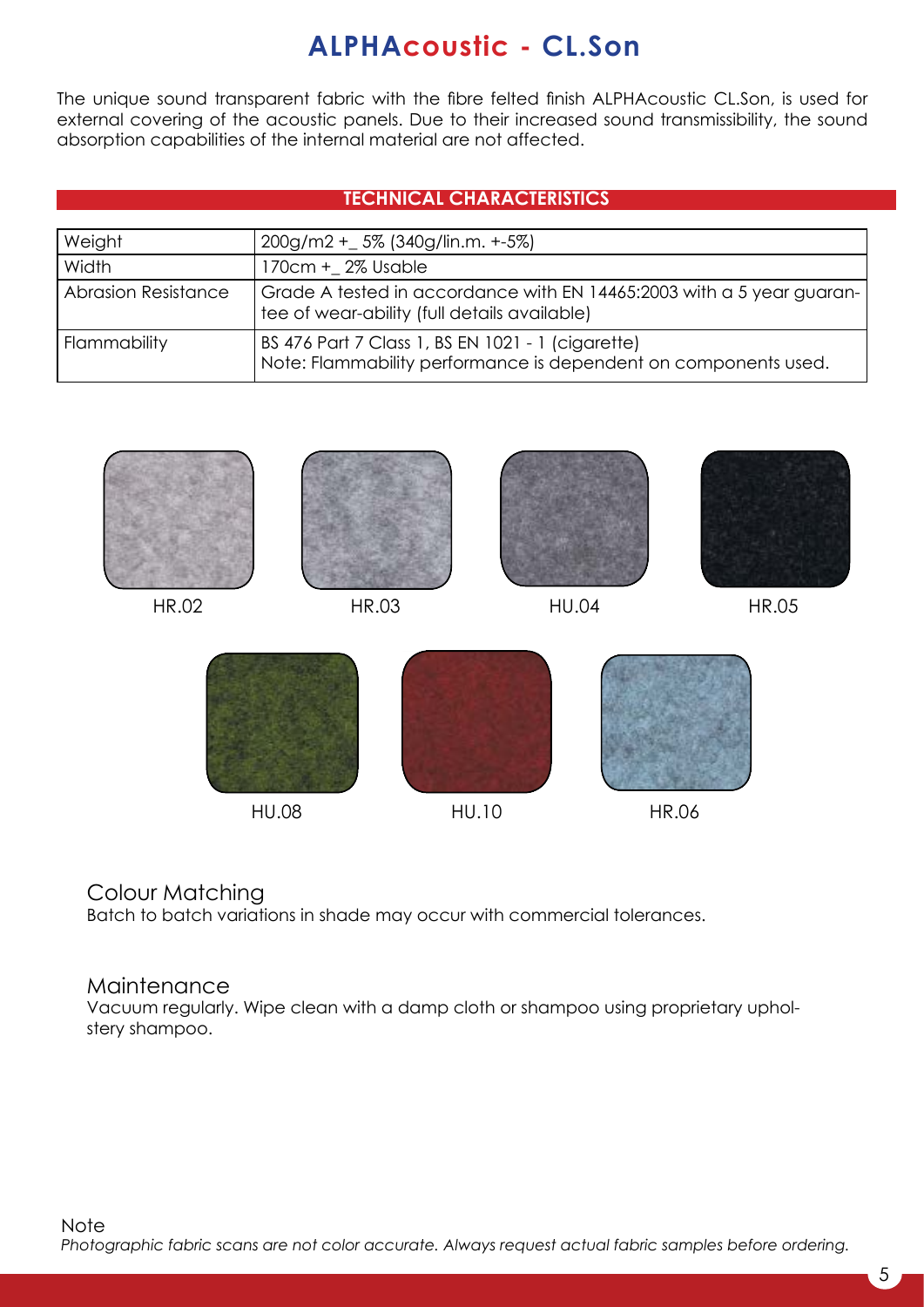# **RECYCLED WOOL FABRIC ALPHAcoustic - CL.WF**



*a regenerative raw material*

**ALPHA***coustic* **CL.WL** is a sustainable natural product of Woollen acoustic fabric used for a wide range of applications, including the external covering of acoustic panels or Bass Traps. Due to its increased sound transmissibility, its sound absorption capabilities of the panel's internal material are not affected. Its natural filament is a rapidly renewable resource (it grows naturally from sheep), As natural as possible; sheep's wool, plus it's 100% biodegradable.

#### **TECHNICAL CHARACTERISTICS**

| Composition      | 70% WO - 20% PL - 5% PA - 5% PC                                                                                                                 |  |
|------------------|-------------------------------------------------------------------------------------------------------------------------------------------------|--|
| <b>Weight</b>    | $320$ gr/m <sup>2</sup>                                                                                                                         |  |
| Width            | 145cm                                                                                                                                           |  |
| Sound Absorption | $\alpha_{w}$ = 0.65 (ISO 11654)                                                                                                                 |  |
| Flammability     | Cigarette Test (EN 1021-1) (BS 5852 ign. 0) - Pass<br>Match Test (EN 1021-2) (BS 5852 ign. 1) - Pass<br>IMO Test (A.652/16 - upholstery) - Pass |  |

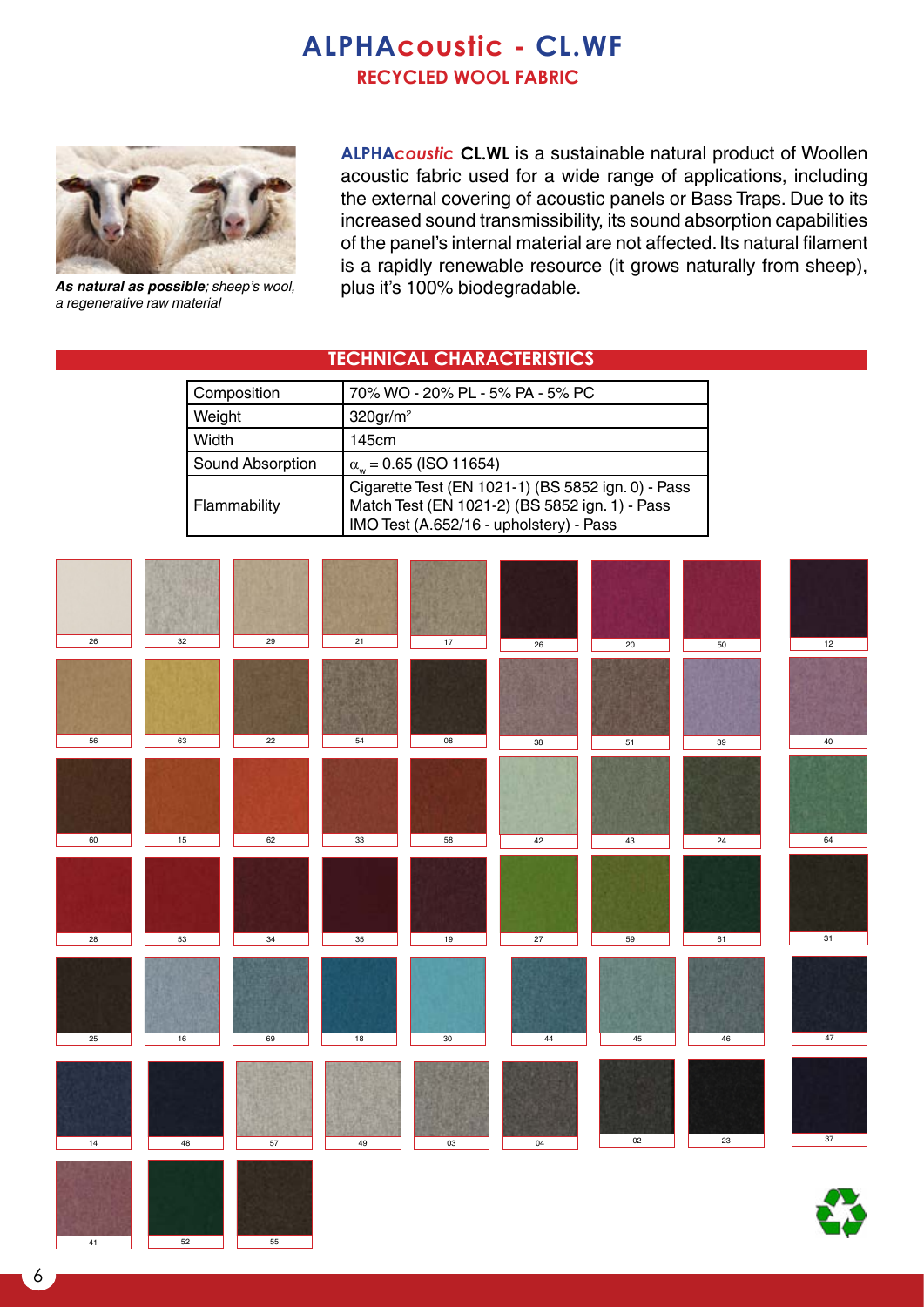# **PRINTABLE ACOUSTIC FABRIC ALPHAcoustic - CL.***ART*

The sound transparent fabric **ALPHA***coustic*-**CL.***ART* is a specially designed sound transparent fabric, that can be printed in any color or image requested, creating a "Silent" artwork creation.

**ALPHA***coustic*-**CL.***ART* is polyester based fabric with irregular micro-perforation to allow sound waves to penetrate it and to be absorbed by the absorption material beside it in acoustic panels realizations. The low resistance air flow through the fabric structure assures high sound absorption efficiency. **ALPHA***coustic*-**CL.***ART* is a perfect



choice for restaurants, home theaters, recording studios, air terminals and shopping malls. The fabric is printed with a plotter printer, with eco solvent inks, in millions of colors in unlimited aesthetic and decorative creations.

#### **FEATURES**

- High acoustic properties, in combination with sound absorption materials.
- Custom Sizes adaptation according to printing needs.
- Printable surface, with high quality color illustration.
- Easy Installation, in acoustic panels upholstering
- Transformation of acoustic panels into art works.
- Creation of advertising panels, that incorporate also logos on it.
- Brilliant colors with unlimited realisations.
- • 100% Recyclable

#### **TECHNICAL CHARACTERISTICS**

| Weight                            | 290 gr/m <sup>2</sup> according to EN ISO 2286-2           |
|-----------------------------------|------------------------------------------------------------|
| <b>Roll Width</b>                 | 130 cm                                                     |
| Finish (External Surface / Color) | Semi-Matt / White                                          |
| Flammability                      | Flame Retardant: Class M1/NFP 92-507,                      |
|                                   | Class B1 according to DIN 4102-1                           |
| Maintenance                       | Vacuum regularly. Cleaned with water based cleaning agents |

Our graphic designers collaborators will help you to manage the printing process, regarding the photo selection, the print size, resolution, margins and the uploading method.

# LEGAL NOTICE

*Because of the reproduction process the quality and colour shown in this catalogue may differ from the real product. Selection of products should always be made from samples. All details and technical information stated in this brochure or other publicity material referring to ALPHA ACOUSTIKI's acoustic systems are based on test reports obtained under laboratory conditions. The customer is responsible to check if these information are suitable for the specific, intended application. The customer is responsible to examine if the information regarding our product are suitable for the specific project application. All technical data is subject to change without prior notice. Our general sales and payment conditions apply. The latest technical data and information can be found in our technical data sheets at alphacoustic.com.*